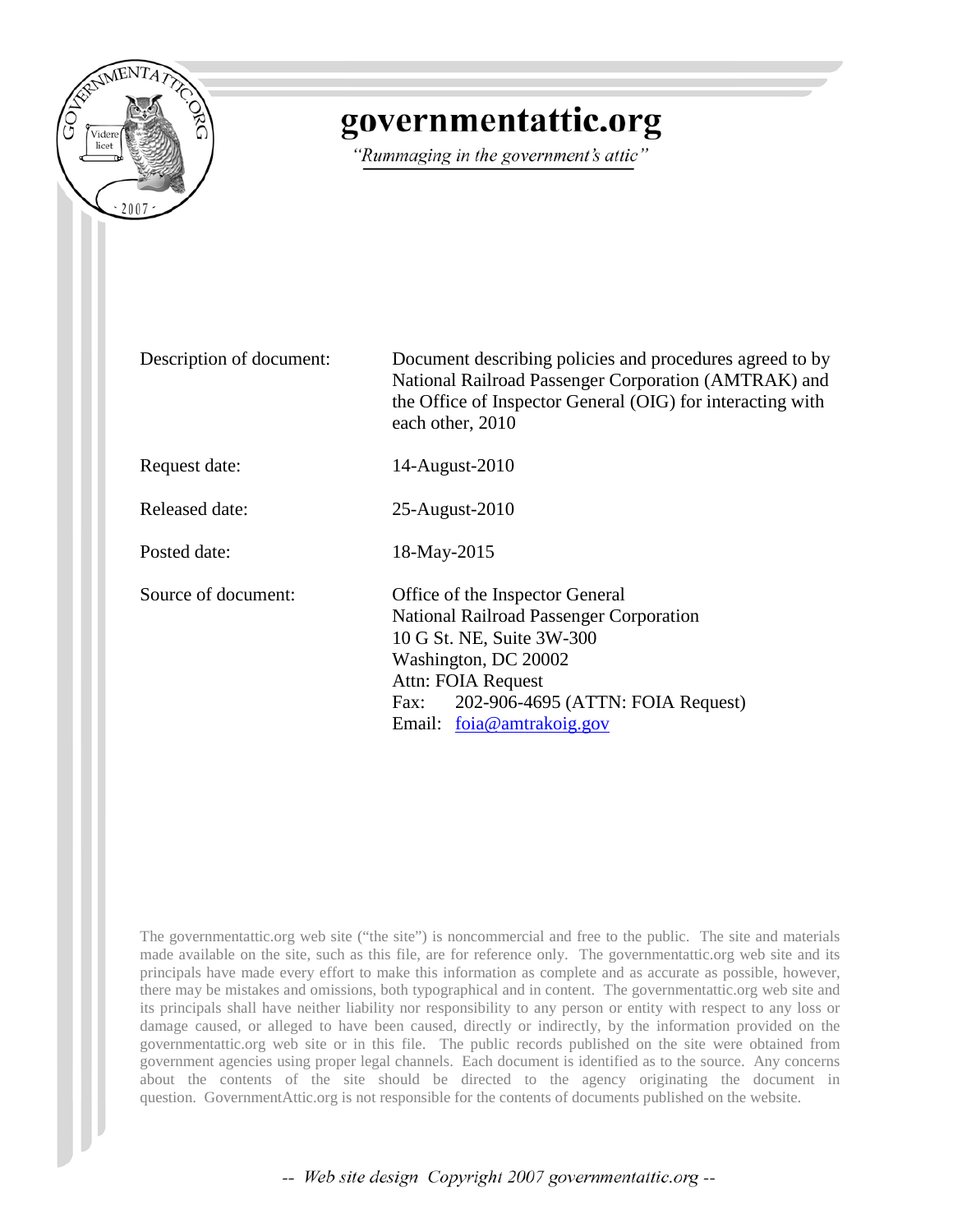VIA E-MAIL



August25, 2010

Re: Freedom of Information Act Request

Your August 14, 2010 request for information made under the Freedom of Information Act was received via e-mail by Amtrak's FOIA Office on August 16, 2010.

Your request seeks "the document describing the policies and procedures agreed to by the Corporation and the OIG for interacting with each other that are consistent with the letter and spirit of the IG Act, dated approximately February/March 2010...".

In response to your request please find attached Amtrak Policy 2.1.2.

There is no charge for processing your request.

If you have any questions regarding your request, please feel free to contact me at 202/906-3741 or via e-mail at Hawkins@amtrak.com. For ease of reference, your request has been assigned tracking number 10-FOI-00189.

Sincerely,

 $//num\_N.f$  and Sharron H. Hawkin

*FOIA Officer* 

Attachment

IM-77257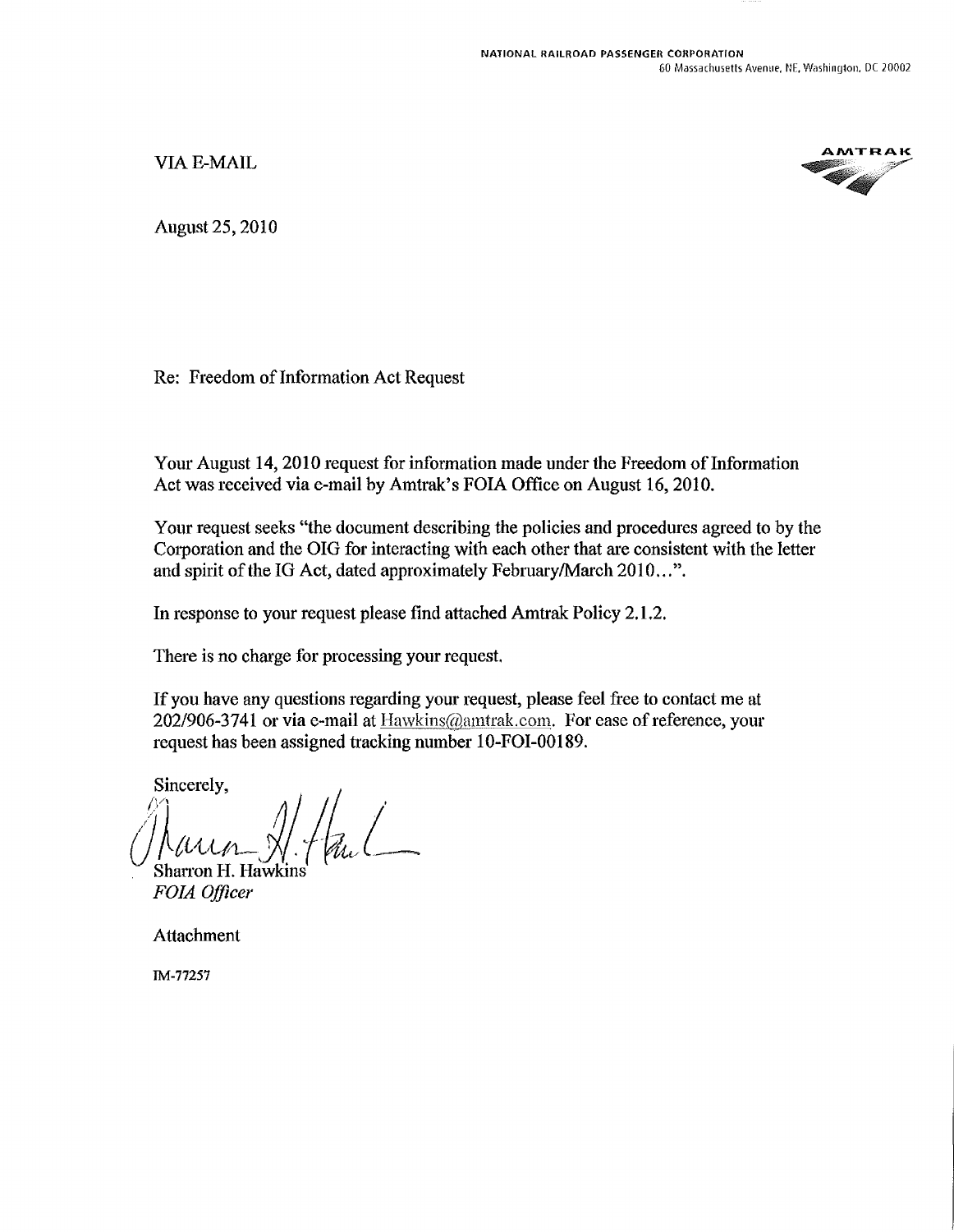| ___<br>SUBJECT              | <b>\SSIFICATION</b><br>۳ میلی | DATE APPROVED | JMBER<br>NI<br>___________ |
|-----------------------------|-------------------------------|---------------|----------------------------|
| Office of Inspector General | Inspector General             | 2010          | سمويات ومك                 |
| سيست                        |                               | March 4.      | *****************          |

## 1.0 PURPOSE

To establish the responsibility and authority of the Amtrak Office of Inspector General ("OIG"), the general principles for ensuring a productive relationship between the OIG and the rest of the company, and to summarize the process followed by the OIG when conducting audits, evaluations, and investigations.

## 2.0 SCOPE

This policy applies to all Amtrak employees, contractors, programs, and operations.

## 3.0 RESPONSIBILITY

The head of Amtrak and the Amtrak Inspector General ("Inspector General") are responsible for the interpretation and administration of this policy. As of the date of this policy, the "head" of Amtrak is defined as the Chairperson of the Board of Directors of Amtrak (the "Chair").

## 4.0 AUTHORITY AND RESPONSIBILITIES OF THE OIG

- 4.1 Mission of the OIG. The Inspector General Act of 1978, as amended (5 U.S.C. Appendix 3), hereinafter "IG Act," established the OIG as an independent and objective unit within Amtrak to:
	- (a) Provide policy direction for and to conduct, supervise, and coordinate audits and investigations relating to Amtrak programs and operations;
	- (b) Provide leadership and coordination and to recommend policies for activities designed  $(1)$  to promote economy, efficiency, and effectiveness in the administration of, and (2) to prevent and detect fraud and abuse in Amtrak programs and operations;
	- ( c) Review existing and proposed legislation and regulations relating to Amtrak programs and operations and make recommendations in its semiannual reports concerning their impact on the economy and efficiency in the administration of programs and operations administered or financed by Amtrak or the prevention and detection of fraud and abuse in such programs;
	- (d) Keep the Chair and Congress fully and currently informed concerning fraud and other serious problems, abuses, and deficiencies relating to the administration of programs and operations administered or fmanced by Amtrak, recommend corrective action concerning such problems, abuses, and deficiencies, and report on the progress made in implementing corrective actions.

#### 4.2 Establishment of the OIG.

(a) The Inspector General is appointed by the Chair without regard to political affiliation, and solely on the basis of integrity and demonstrated ability in

| <b>REVISION NO.</b><br>APPROVED | <b>SUPERSEDES</b> | PAGE |
|---------------------------------|-------------------|------|
| tayar<br>Tota Carpent as U      |                   |      |
| Chairman, Board of Directors    |                   |      |
|                                 |                   |      |
| INSPECTORGENERAL                |                   |      |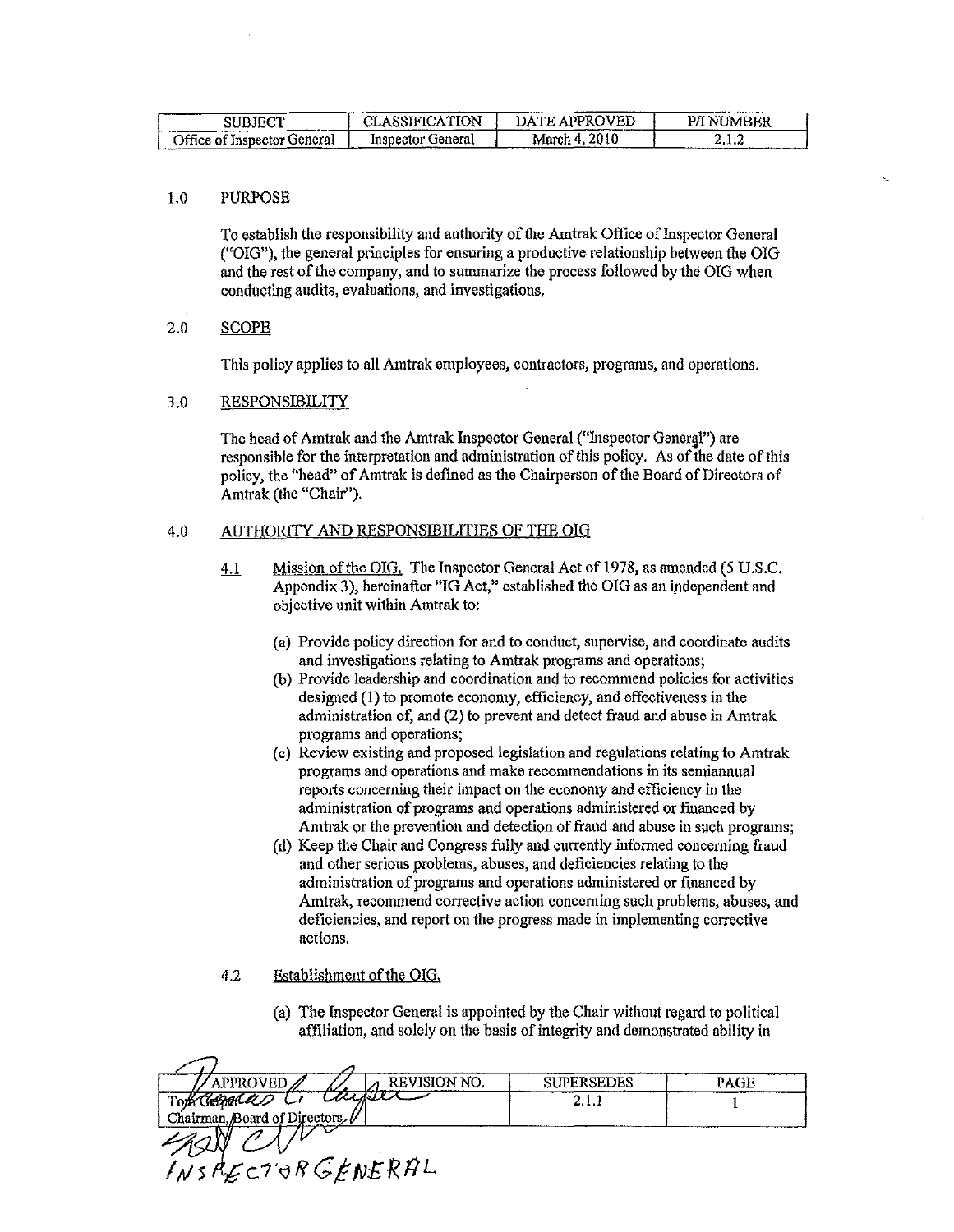| <b>TELAM</b><br>⊸∪BJ™                       | <b>TION</b><br>H A<br>----         | ---<br>WED<br><b>APPRI</b><br>æ<br>_______ | ⁄ mer<br>- 63 E<br>ו היו |
|---------------------------------------------|------------------------------------|--------------------------------------------|--------------------------|
| Office of<br>. .<br>benerai<br>∵Insnector l | Feneral<br>Insuector<br>__________ | 2010<br>March<br>-41<br>__________________ | .<br>___________         |

accounting, auditing, financial analysis, law, management analysis, public administration, or investigations.

- (b) The Inspector General reports to and is under the general supervision of the Chair and is not subject to supervision by any other officer or employee of Amtrak. The Chair cannot prevent or prohibit the Inspector General from initiating, carrying out, or completing any audit or investigation, or from issuing any subpoena during the course of any audit or investigation.
- ( c) The Inspector General serves as a non-voting, ex officio member of the Executive Committee. This is an important mechanism to foster open communications and facilitate the exchange of information. It allows the IG to be aware of management issues and concerns and to provide appropriate input for management to consider. The IG's role will be limited and subject to the following conditions:
	- (!) The IG will not be a voting member;
	- (2) The JG will not perform programmatic functions or roles, which are proscribed under the IO Act;
	- (3) The IG's participation will be in a mutually agreed capacity, which allows the IG to decide not to attend certain meetings, or Amtrak management to elect to conduct meetings or segments of meetings, without the IG's presence:
	- (4) Both the IG and Amtrak management will respect the !G's statutory requirement to maintain independence and objectivity and will not request participation or agreement with respect to any matter that would impair or compromise that independence or objectivity;
	- (5) The IG will not make management decisions or perform management functions.
- ( d) If the Inspector General is removed from office or is transferred to another position or location within Amtrak, the Chair must communicate in writing the reasons for the removal or transfer to both Houses of Congress, at least 30 days before the removal or transfer. The Chair can also take other personnel actions authorized by law.
- (e) The Chair also provides the OIG with appropriate and adequate office space at central and field office locations of Amtrak, together with needed equipment, office supplies, communications facilities and services, and necessary maintenance services.
- 4.3 Authority of the Inspector General. In carrying out the provisions of the IO Act, the Inspector General is authorized to:
	- (a) Conduct audits and investigations and issue reports relating to Amtrak programs and operations that, in the judgment of the Inspector General, are necessary or desirable;
	- (b) Have access to all Amtrak records, reports, audits, reviews, documents, papers, recommendations, or other material available to Amtrak which relate to programs and operations with respect to which the Inspector General has responsibilities;

| <b>APPROVED</b>              | ___________________<br>REVISION NO. | _________<br><b>SUPERSEDES</b> | PAGE |
|------------------------------|-------------------------------------|--------------------------------|------|
| l'om Carper                  |                                     | .                              |      |
| Chairman, Board of Directors |                                     |                                |      |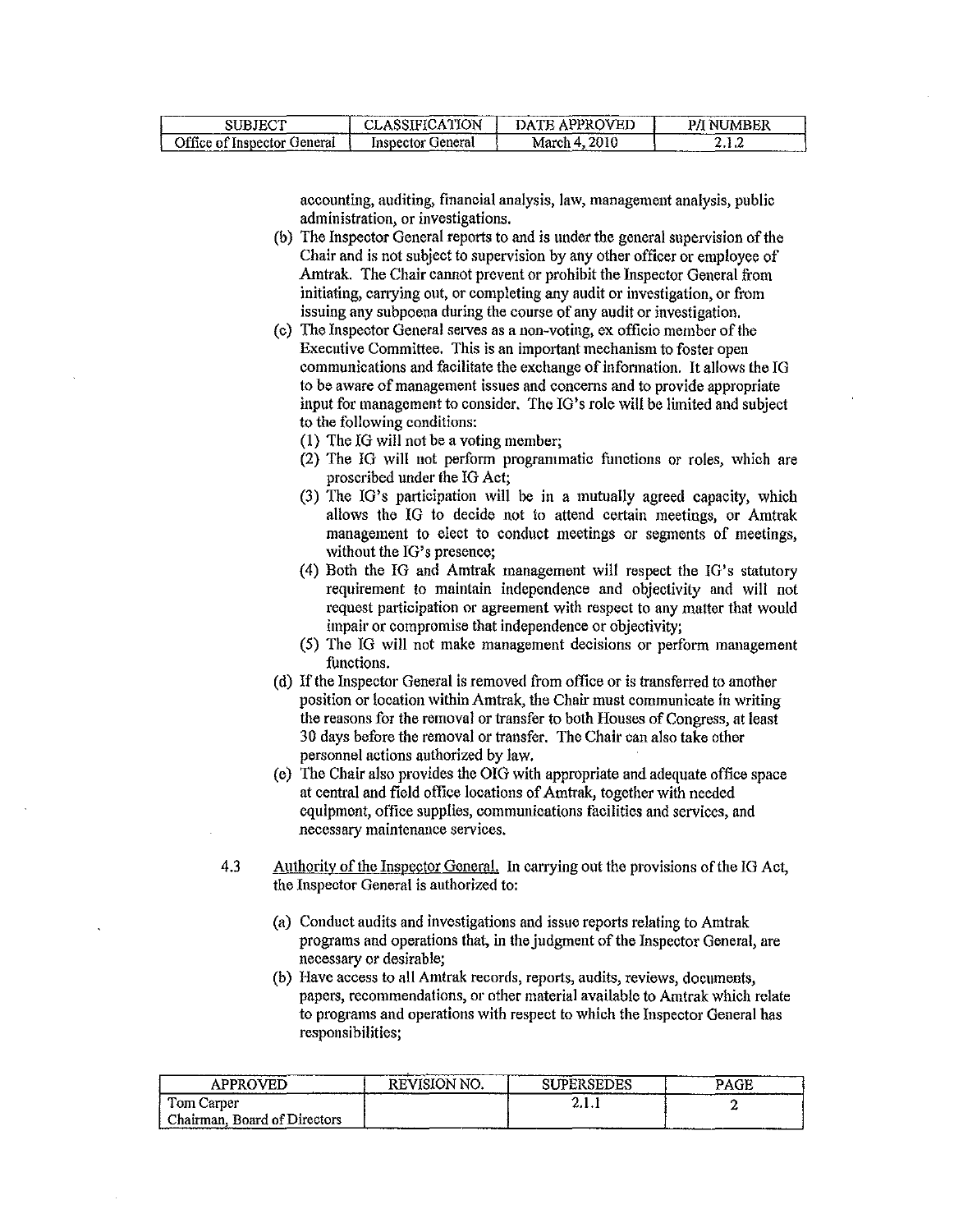| ------<br>ידורי רו<br>3UBJE!                                                                                                              | TOP 1<br>ו גיוו<br>- 14<br>--------- | <b>PPROVEL</b><br>JA.<br>8 P | -----<br>' NUMBER  |
|-------------------------------------------------------------------------------------------------------------------------------------------|--------------------------------------|------------------------------|--------------------|
| - -<br>General<br>v of Insbector C<br>JIIIce.<br>home cars in an excess of the send of the component components of accompanying an excess | mspector<br>seneral                  | 2010<br>March                | - 23<br>. <i>.</i> |

- ( c) Request such information or assistance as may be necessary to carry out the duties and responsibilities provided by the IG Act from any Federal, State, or local governmental agency or unit thereof;
- ( d) Require by subpoena the production of information, documents, reports, answers, records, accounts, papers and other data needed to accomplish the functions assigned by the IG Act (procedures other than subpoenas will be used by the Inspector General to obtain documents and information from Federal agencies). Because the Inspector General has access to all Amtrak information, subpoenas are not used to obtain documents and information from Amtrak;
- (e) Administer oaths, affirmations, and affidavits, when needed to carry out the functions assigned by the JG Act;
- (f) Have direct and prompt access to the Chair when necessary for any purpose pertaining to the performance of functions and responsibilities under the IG Act; and
- (g) Enter into contracts and other arrangements for audits, studies, analyses, and other services with public agencies and with private persons, and to make such payments as may be necessary to carry out the provisions of the JG Act.

# 5.0 GENERAL PRINCIPLES GUIDING RELATIONSHIPS WITH THE OIG

- 5.1 To work together most effectively, the OIG and Amtrak's management, employees, and contractors should:
	- (a) Interact with professionalism and mutual respect.
		- (I) Representatives of Amtrak's management and the OIG should always act in good faith and expect the same from the other.
		- (2) Amtrak's management and the OIG share as a common goal the successful accomplishment of Amtrak's mission.
	- (b) Ensure mutual respect for each mission.
		- (I) Amtrak's officers, directors, employees, and contractors should recognize the OIG's primary responsibility and authority to conduct independent and objective audits, evaluations, and investigations of Amtrak programs and operations, and the OIG's responsibility to report to both the Chairman and the Congress.
		- (2) The OIG will seek to carry out its work with a minimum of disruption to the primary mission of Amtrak.
		- (3) Amtrak's management will promptly notify the OIG in the event that it initiates reviews or examinations related to fraud or waste which could be the subject of an OIG audit, investigation, or inspection. Once notified, the Inspector General will determine whether it is a matter subject to the jurisdiction of the OIG and respond promptly to management to determine how to proceed. To the extent the Inspector General deems appropriate, the OIG will coordinate with the responsible department where management is engaged in a review or examination or litigation involving matters of common interest to the OIG and management.

| APPROVED<br>-------          | <b>REVISION NO.</b><br>------- | <b>SUPERSEDES</b><br>------- | PAGE |
|------------------------------|--------------------------------|------------------------------|------|
| Tom Carper                   |                                | A.L.                         |      |
| Chairman, Board of Directors |                                | ---------                    |      |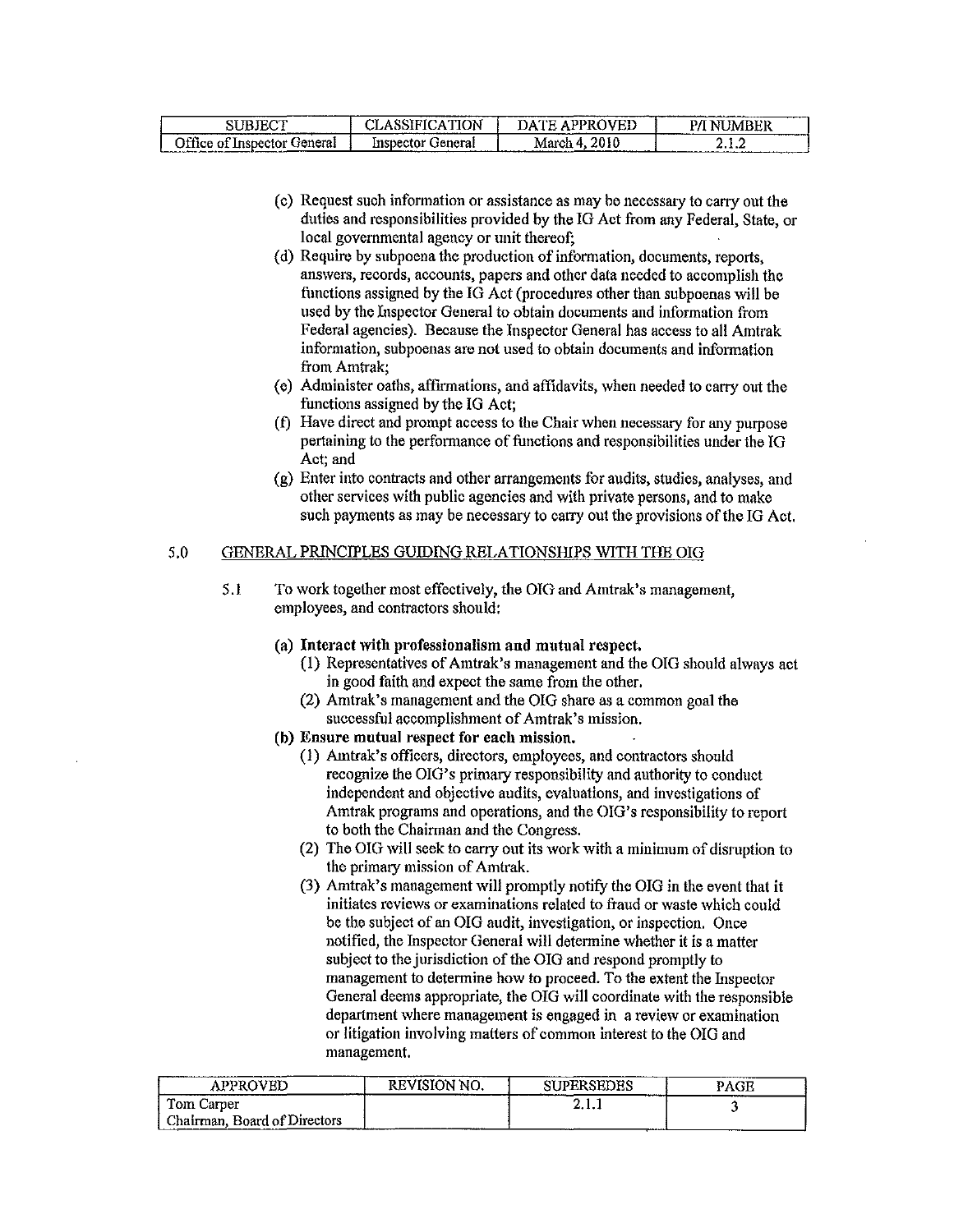| <b>SUBJECT</b>              | <b>CLASSIFICATION</b> | DATE APPROVED | <b>P/I NUMBER</b> |
|-----------------------------|-----------------------|---------------|-------------------|
| Office of Inspector General | Inspector General     | March 4, 2010 | 2. L.Z            |

- (4) If, in the course of its work, the OIG discovers facts or circumstances related to safety or other matters which have some immediacy or may cause significant business or legal harm to the company unless management is notified and given the opportunity to intervene, the Inspector General will, at his discretion, notify and coordinate with appropriate Amtrak managers or the department head in order to address safety issues quickly or to limit significant business or legal harm.
- (c) Foster open communications at all levels.
	- (1) The OIG's access to information, records, facilities and people must be unimpeded. Amtrak's employees, contractors, and representatives should promptly respond to OIG requests for information to facilitate OIG activities.
	- (2) Amtrak managers will be forthcoming in recognizing the existence of challenges that the OIG can help to address.
	- (3) Surprises are to be avoided. The OIG will seek to avoid undertaking its work or presenting its findings without reasonable notice to management and management will keep the OIG informed of significant challenges and problems.
	- (4) With limited exceptions, primarily related to criminal investigations, the Inspector General will keep the President and the Chairman advised of its work and its findings on a timely basis, and the OIG will provide information helpful to Amtrak's management at the earliest possible stage.
	- (5) Because some OIG investigations may involve allegations of criminal misconduct or other need for confidentiality, circumstances will dictate whether, and what type of, notice will be given. This will be at the discretion of the Inspector General, with consideration of all factors of confidentiality, sensitivity, and investigative techniques.
- (d) Be thorough, objective, and fair.
	- (1) The OIG will perform its work thoroughly, objectively, and with due consideration of the point of view of Amtrak's management.
	- (2) When working with the OIG, Amtrak's management and staff should objectively consider differing opinions and alternative ways to improve operations.
	- (3) Both the OIG and other departments of Amtrak should recognize successes in addressing management challenges and advancing Amtrak's **mission.**
- ( e) Respect confidential information.
	- (!) The OIG will respect Amtrak's need to protect confidential, sensitive, or privileged information from inappropriate disclosure, while meeting OIG's obligation to report to the Department of Justice, external oversight entities such as Congress, and the public.
	- (2) The terms confidential, sensitive, and privileged will be accorded the meanings ascribed to them under the Freedom of Information Act (FOIA).
	- (3) Other than the Department of Justice, in disclosing to external oversight entities (such as the Congress, Department of Transportation, OMB, and

| APPROVED                     | REVISION NO. | <b>SUPERSEDES</b> | PAGE |
|------------------------------|--------------|-------------------|------|
| Tom Carper                   |              | A                 |      |
| Chairman, Board of Directors |              |                   |      |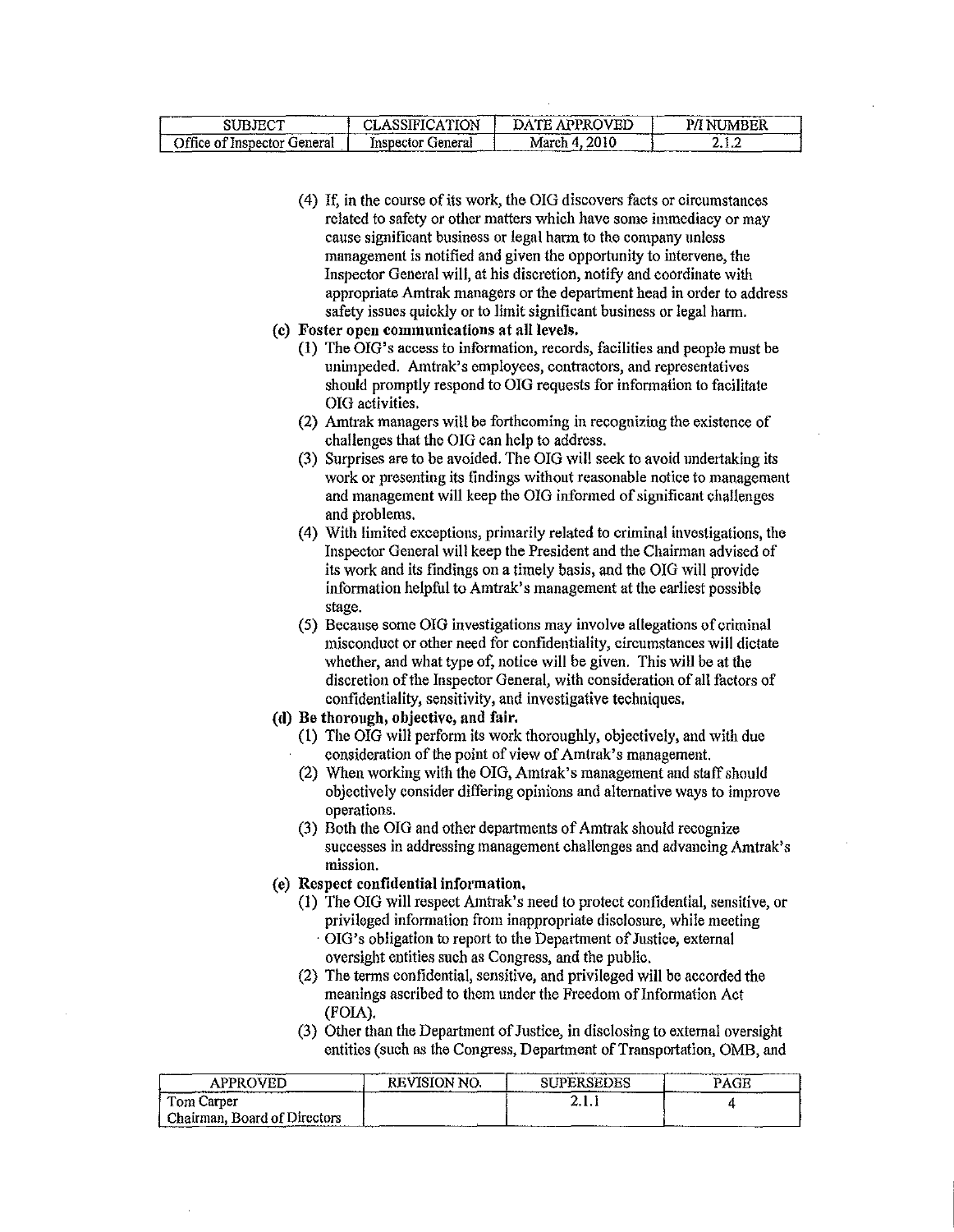| <b>SUBJECT</b>              | LASSIFICATION     | : APPROVED<br>DATE.<br>______ | 'JMBER<br>NI |
|-----------------------------|-------------------|-------------------------------|--------------|
| Office of Inspector General | Inspector General | March 4, 2010                 | .            |

GAO) or other law enforcement entities, information that may be confidential, sensitive or privileged, the OIG will notify the recipient entities of the confidential, sensitive, or privileged nature of the information and request that they treat the information with the level of protection set forth under the FOIA or as otherwise required by law. If the IG believes there is a significant risk that the information could be released inappropriately, he may, at his discretion, consult with the appropriate department head to ensure that the company's interests are protected.

- (4) The process to determine the sensitivity of information included in OIG audit, evaluation, and investigative reports that will be subject to public release is described in sections 6 and 7 below.
- (I) Be engaged.
	- (I) The OIG, Amtrak's management, and the Board will work cooperatively to identify the most important areas for OIG work, as well as the best means to address the results of that work, while maintaining the OIG's required independence.
	- (2) Amtrak's leadership will recognize that the OIG's limited resources must also be applied to address work that is initiated by the OIG, requested by members of Congress, or mandated by law or regulation.
- (g) Facilitate the exchange of information.
	- (!) The OIG will keep abreast of Amtrak's programs and operations, and keep Amtrak's management and Board informed of OIG activities and concerns that are raised in the course of the OIG's work.
	- (2) Amtrak's management and Board should ensure that the OIG is kept up to date on current matters and events affecting Amtrak or that may affect it in the future.
	- (3) Amtrak and the OIG will implement mechanisms, both fonnal and informal, to ensure prompt and regular feedback.
	- (4) All Amtrak employees, contractors, and representatives should understand that the OIG is the primary entity within Amtrak to address issues or concerns related to fraud or abuse; and that they have a responsibility to report suspected violations of the law or Amtrak policy that could result in fraud or abuse.
	- (5) The failure to cooperate with or the intentional furnishing of false or misleading information to the OIG by Amtrak employees, contract personnel, or representatives, may result in disciplinary action, contract termination, and/or criminal sanctions.
	- (6) Amtrak's managers must ensure that reprisals are not taken against employees who cooperate with or disclose information to the OIG or other lawful authority.

## 6.0 COORDINATION BETWEEN AMTRAK OFFICIALS AND THE OIG ON INVESTIGATIONS

6.1 General Investigative Process,

| <b>APPROVED</b>              | <b>The contract of the contract of the contract of the contract of the contract of the contract of the contract of the contract of the contract of the contract of the contract of the contract of the contract of the contract </b><br><b>REVISION NO.</b> | <b>SUPERSEDES</b> | ___________<br>___________<br>PAGE |
|------------------------------|-------------------------------------------------------------------------------------------------------------------------------------------------------------------------------------------------------------------------------------------------------------|-------------------|------------------------------------|
| Tom Carper                   |                                                                                                                                                                                                                                                             | 4.1.1             |                                    |
| Chairman, Board of Directors |                                                                                                                                                                                                                                                             |                   |                                    |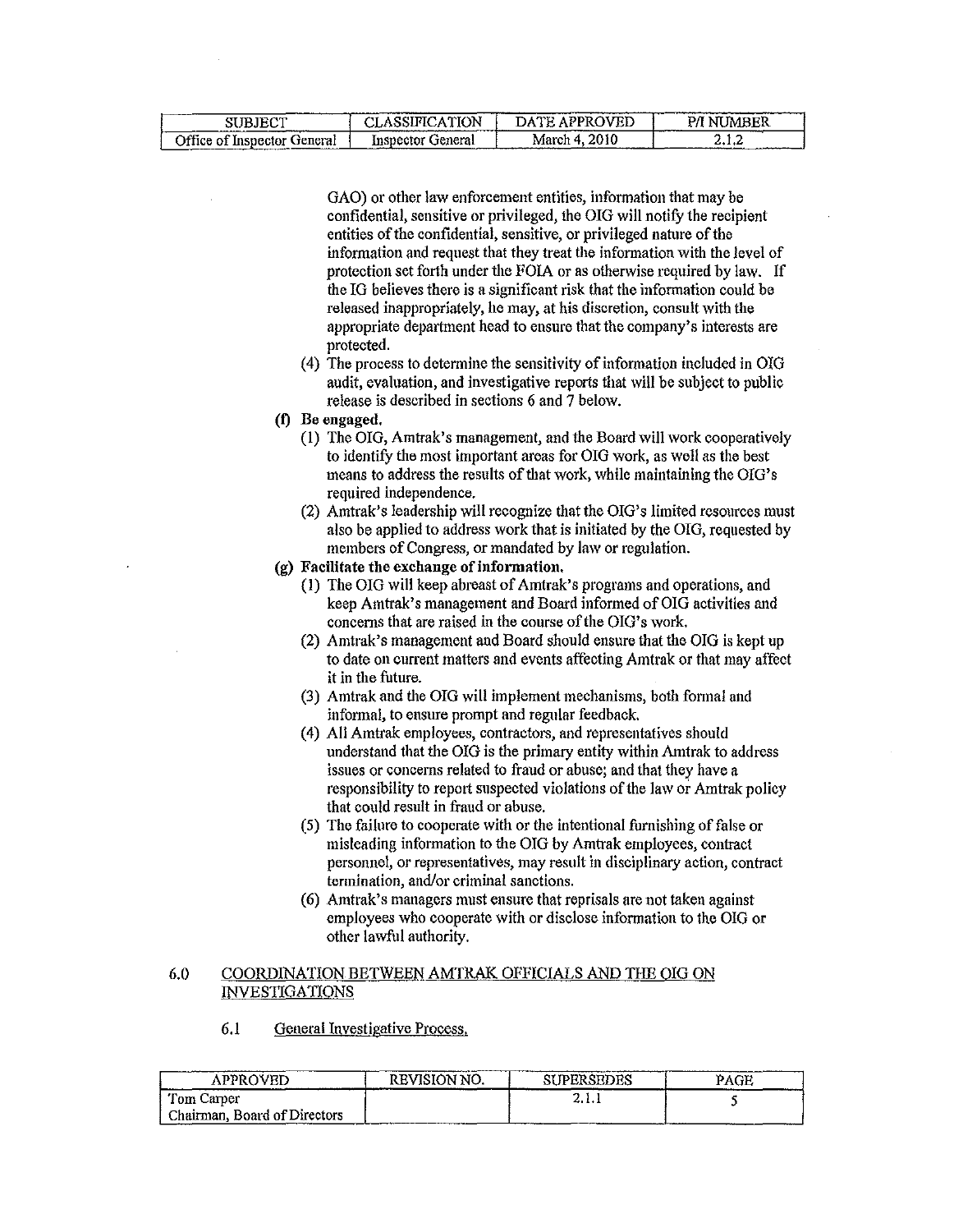| SUBJECT                     | CLASSIFICATION    | DATE APPROVED | P/I NUMBER<br>---- |
|-----------------------------|-------------------|---------------|--------------------|
| Office of Inspector General | Inspector General | March 4, 2010 | 2.1.2              |

- (a) The OIG detennines whether it will initiate an investigation once it receives an allegation regarding fraud, abuse, criminal action, or other wrongdoing. Allegations originate from various sources including employees, vendors, Congress, federal agencies, and prosecutors. The OIG may also initiate investigations proactively to ensure that Amtrak is not being subject to fraud, waste, or abuse.
- (b) The investigative process generally involves: (1) determining the basis for an allegation; (2) analyzing the issues involved; and (3) obtaining relevant, objective evidence from individuals and entities, in the fonn of interviews, documents, tangible objects, and data.
- (c) The OIG follows the Quality Standards for Investigations (issued by the Council of the Inspectors General on Integrity and Efficiency ("CIGIE")) to guide its investigative activity.
- (d) Allegations are reviewed and screened and resources are allocated based on, among other things, the seriousness of the allegations, potential harm to Amtrak or the public, whether a violation of a statute or regulation likely occurred, and the effect of the alleged illegal or improper activity on Amtrak programs and operations.
- (e) If the OIG detennines that an investigation should be undertaken, it seeks to obtain all relevant facts by examining documents and other tangible materials and interviewing individuals. When appropriate or required by law, the OIG informs subjects of their legal rights, including the right or opportunity to remain silent and to obtain legal counsel.
- (f) The process may result in one or more of the following OIG actions: administrative report to management, referral to a prosecutor for consideration, or closing the investigation.
- (g) When the investigation substantiates a wrongful act which is considered administrative, the OIG usually prepares an investigative report, which describes the allegation, the factual evidence to support its findings, and recommendations. This report is submitted to management for a written response. These administrative reports often recommend that management take action, but usually do not recommend specific disciplinary action. Privacy concerns usually restrict these reports from public release.
- (h) If an issue identified in an investigative report is a recurring or systemic problem, the OIG may also identify this broader problem to managers and, usually, make recommendations for management to consider in addressing the problem. Management normally is given an opportunity to provide comments before the report is issued. The process for obtaining comments and issuing the report is described in Section 7.2(h).
- (i) If there is evidence of criminal wrongdoing, the OIG presents the report to the Department of Justice or other appropriate prosecutors for their consideration. This may lead to prosecution of the subject(s) in Federal, state, or local court. In cases where there is evidence of criminal wrongdoing, the Inspector General may, in his/her discretion, also refer the report to management for administrative action.

## 6.2 Requirements And Responsibilities.

| <b>APPROVED</b>              | <b>REVISION NO.</b> | <b>SUPERSEDES</b> | PAGE |
|------------------------------|---------------------|-------------------|------|
| Tom Carper                   |                     | A.L.              |      |
| Chairman, Board of Directors |                     |                   |      |
|                              |                     |                   |      |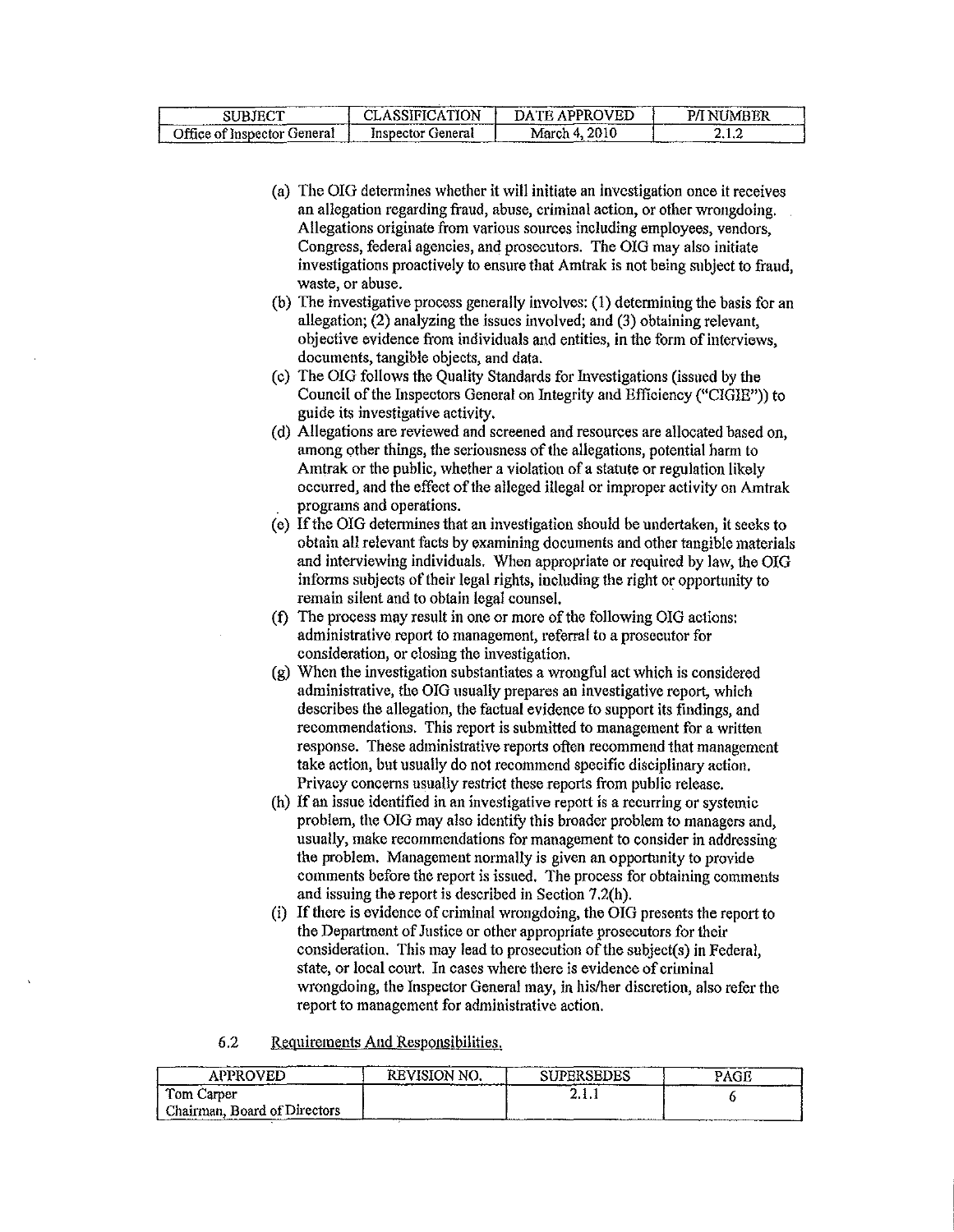| <b>SUBJECT</b>              | CLASSIFICATION    | DATE APPROVED | <b>P/I NUMBER</b> |
|-----------------------------|-------------------|---------------|-------------------|
| Office of Inspector General | Inspector General | March 4, 2010 | 4. L.Z            |

(a) **OIG.** 

- (1) The Inspector General shall not, after receipt ofa complaint or information from an employee, disclose the identity of the employee without the consent of the employee, unless the Inspector General determines such disclosure is unavoidable during the course of the investigation.
- (2) The OIG will ensure that Amtrak's confidential, sensitive, or privileged information as defined in section  $5.1(e)$  above is not inappropriately disclosed by OIG employees.
- (3) Circumstances when the OIG will disclose such infonnation include: (A) referrals to appropriate agencies for law enforcement purposes; (B) disclosures under court order;
	- (C) responses to requests by Congress; and,
	- (D) referrals to other agencies that may have cognizance over the matter.
- (4) The OIG will usually honor an employee's request that counsel be present during an interview. The counsel may not be another employee of Amtrak, paid for by Amtrak (unless approved in accordance with Amtrak's Bylaws and policies), a potential subject, or a witness in the case.
- (5) Employees who allege that action was taken against them as reprisal or retaliation for cooperating with or disclosing information to the OIG while they were employed at Amtrak may request the OIG to investigate their reprisal or retaliation allegations.
- **(b) Amtrak Management, Employees, and Contractors.** 
	- (1) All Amtrak employees must comply with requests for interviews and briefings.
	- (2) The failure to cooperate with or the intentional furnishing of false or misleading infonnation to the OIG by Amtrak employees, contract personnel, or representatives, may result in disciplinary action, contract termination, and/or criminal sanctions or penalties.
	- (3) Amtrak's managers must ensure that reprisals are not taken against employees who cooperate with or disclose infonnation to the OIG or other lawful appropriate authority.
	- ( 4) In the context of investigations, managers should not question staff about their interactions with the OIG.
	- (5) Any employee who makes a complaint to the O!G with the knowledge that the complaint is false or that it is made with willful disregard for the truth of the information may be held accountable for such statements and may be subject to disciplinary action or criminal prosecution.

# 7.0 COORDINATION BETWEEN AMTRAK OFFICIALS AND OIG ON AUDITS ANQ EVALUATIONS

7.1 Types of Audits and Evaluations. The OIG conducts audits and evaluations of Amtrak programs and operations, including performance of contractors. Some audits and evaluations may be specifically required by statute.

| APPROVED                     | <b>REVISION NO.</b> | <b>SUPERSEDES</b> | PAGE |
|------------------------------|---------------------|-------------------|------|
| Tom Carper                   |                     | <b>4.L.</b>       |      |
| Chairman, Board of Directors |                     | $\cdots$ $\cdots$ |      |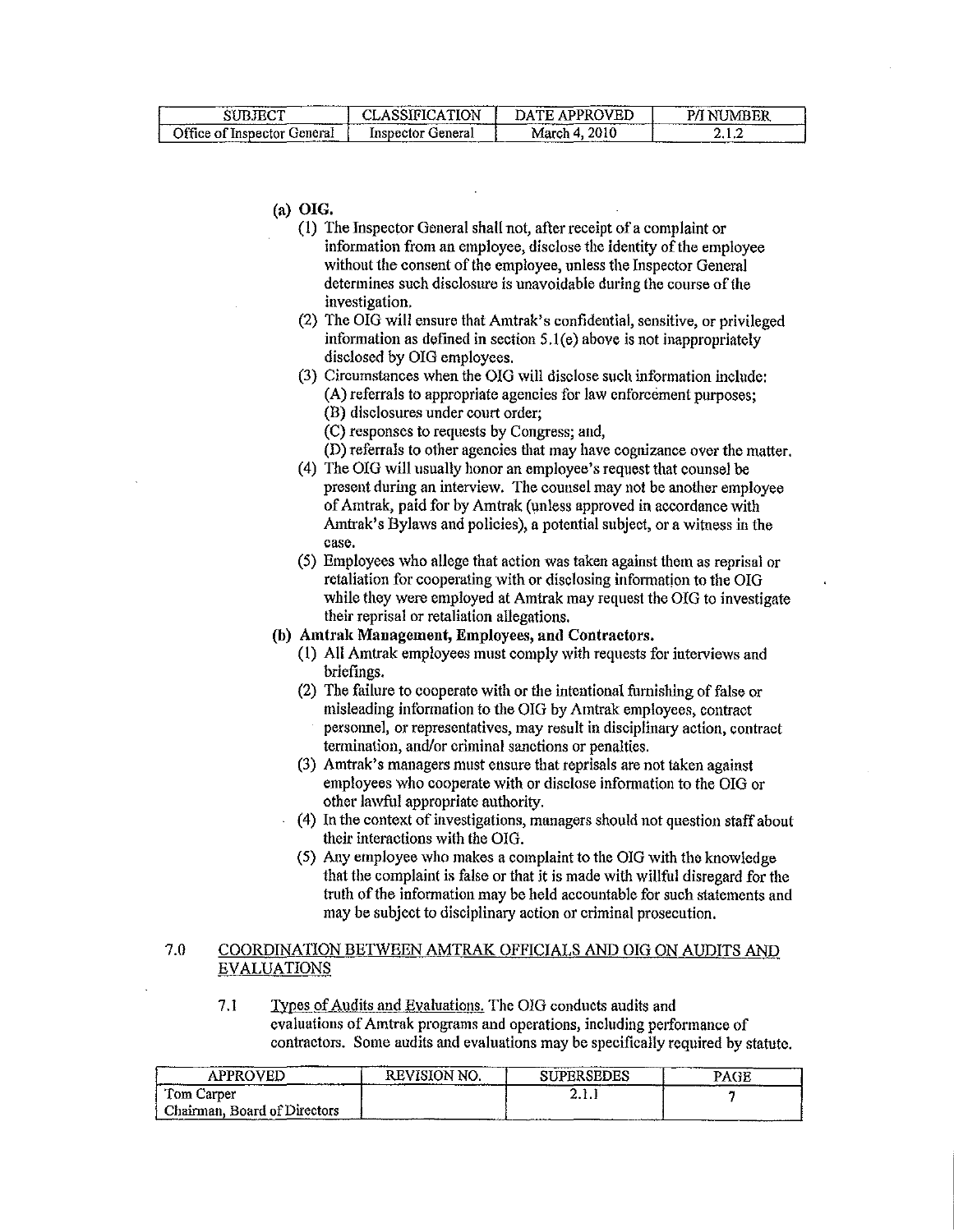| <b>SUBJECT</b>                                                           | <b>CLASSIFICATION</b> | DATE APPROVED | P/I NUMBER |
|--------------------------------------------------------------------------|-----------------------|---------------|------------|
| Office of Inspector General<br><b><i><u><u>Laurence Line</u></u></i></b> | Inspector General     | March 4, 2010 | 2.I.Z      |

- (a) An audit is an independent, formal, and methodical examination of an organization, program, function, or activity, designed to help Amtrak accomplish its mission efficiently and elTectively. OIG audits are performed in accordance with Govermnent Auditing Standards (commonly called the Yellow Book).
- (b) Evaluations are reviews of an organization, program, function, or activity. Evaluations are performed in accordance with the Quality Standards for Inspections issued by the CIGIE.
- ( c) Audits and evaluations may include financial or perfonnance reviews.
	- (I) Financial reviews include financial statement audits and any other financially related reviews related to Amtrak's financial operations.
	- (2) Performance reviews include evaluating whether Amtrak programs and operations are working efficiently and effectively as well as whether programs are achieving expected results.
- (d) The OIG also routinely gathers information and data but does not use that information in a formal audit report. These activities may be in response to a congressional inquiry, a request for testimony, or routine planning purposes. Normally, OIG staff members assigned to these activities directly contacts responsible managers to collect information. The assigned OIG staff will inform management of the nature of the data gathering effort.
- 7 .2 Audit and Evaluation Processes. The audit and evaluation processes involve the following steps:
	- (a) Audit or Evaluation Planning. The OIG often conducts informal research to help it develop audit or evaluation plans or to better understand emerging issues. Audit plans outline potential reviews to be conducted, the objectives of each review, and the resources required to conduct them. In developing the audit or evaluation plan for the year, the OIG considers the following:
		- (1) Issues that may pose a risk to or would promote Amtrak's mission;
		- (2) Objectives of Amtrak's Board and senior managers; and
		- (3) Objectives of Congress.
	- (b) Notification. The OIG will notify responsible management officials of its intent to begin a review.
	- (c) Entrance Conference. As a general practice, the OIG will request an entrance conference with responsible management officials to advise them of the objectives and scope of the review and the general methodology that will be followed, and to solicit input from Amtrak officials.
	- (d) Survey. In some cases, particularly for large or complex reviews, the OIG will perform initial research to refine the objectives, detennine the scope, and develop a sound methodology.
	- (e) Field Work. The OIG analyzes selected areas of a program, activity, or function. It obtains sufficient evidence to support the findings and conclusions and to make recommendations. Frequent interaction with responsible managers and employees occurs during fieldwork.

| <b>APPROVED</b>                       | <b>REVISION NO.</b><br><b><i><u>Parameter</u></i></b><br>___ | <b>SUPERSEDES</b>         | PAGE<br>. |
|---------------------------------------|--------------------------------------------------------------|---------------------------|-----------|
| Tom Carper                            |                                                              |                           |           |
| Chairman, Board of Directors<br>----- |                                                              | ____________<br>--------- |           |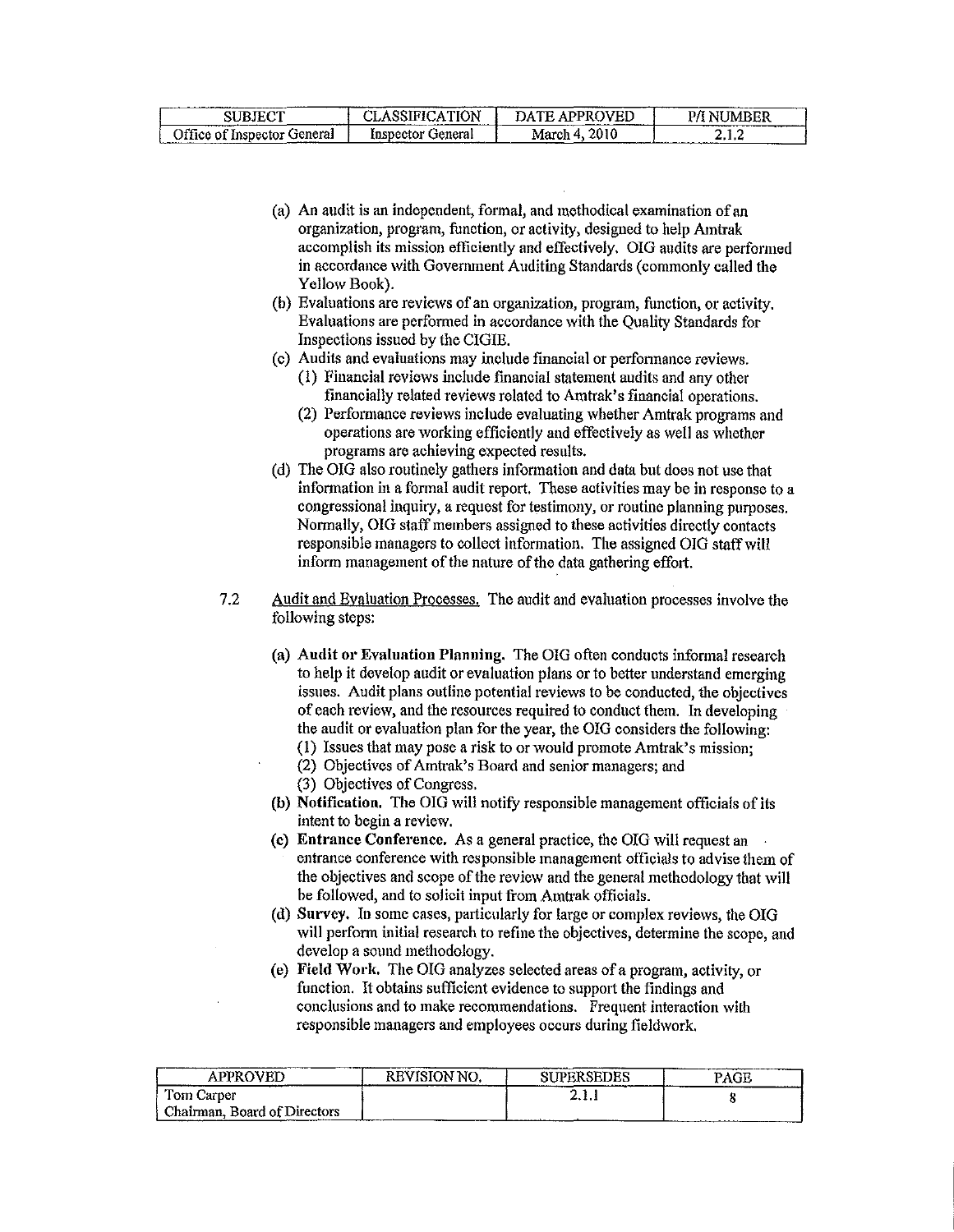| SUBJECT                     | <b>CLASSIFICATION</b> | FE APPROVED<br>DA I | <b>NUMBER</b> |
|-----------------------------|-----------------------|---------------------|---------------|
| Office of Inspector General | Inspector General     | March 4, 2010       | .             |

- $(f)$  Exit Conference. Prior to the issuance of a draft audit or evaluation report, the OIG will contact the responsible management official to set up an exit conference to discuss the results of the work. In some cases discussion draft reports or fact sheets are used to facilitate the discussion. The OIG strives to maintain an open channel of communication with managers to ensure that findings, conclusions, and recommendations are accurately and fairly presented in the report.
- (g) Draft Report. The OIG provides a draft report to the Audit Liaison, responsible managers of audited organizations, and Amtrak departments affected by the audit findings for their review and comment. The draft report will have been approved by OIG management and will contain the objectives, results, conclusions, and recommendations resulting from the OIG's audit or evaluation.
- (h) Management Response. Responsible management officials are normally provided 30 days to respond in writing to the draft report, indicating how they plan to address the findings and recommendations contained in the report. In some cases, the OIG requests a quicker response. Extensions to the established due date will be granted by the responsible Assistant Inspector General.
	- (1) Comments should clearly indicate whether responsible management officials concur with each of the recommendations.
	- (2) Concurrence is when management agrees to implement the recommendation or to take an alternative action that will correct the deficiency, along with actual or estimated completion dates.
	- (3) Nonconcurrence is when management does not agree to implement the recommendation or an acceptable alternative. In this case, management should explain the rationale, and include additional facts, if necessary.
	- ( 4) Management should also identify any information contained in the report that should be protected from public release on the basis that its release may cause significant business or legal harm to Amtrak (the information so designated must not be subject to public release pursuant to the Freedom of Information Act, as amended, S U.S.C. § 552). The responsible manager should also weigh the public benefit of transparency against the harm, or potential harm, to company interests, in light of the fact that the company receives Federal subsidies.
	- (5) With respect to decisions regarding confidential, sensitive or privileged information, the Inspector General will follow the standard set forth in Section 5.l(e) above. If the OIG disagrees with management's assertion that specific information should be withheld from public release because it is confidential, sensitive, or privileged, the IG will confer with the responsible department head regarding the need to redact the information before publicly releasing the report. If so requested, the department head has one week to articulate in writing to the IG the bases or reasons for protecting the information from disclosure, including identifying the significant business or legal harm anticipated compared to the benefit of transparency. If, following that consultation, the IG determines that the

| <b>APPROVED</b>              | <b>REVISION NO.</b> | <b>SUPERSEDES</b> | PAGE |
|------------------------------|---------------------|-------------------|------|
| Tom Carper                   |                     | .                 |      |
| Chairman, Board of Directors |                     |                   |      |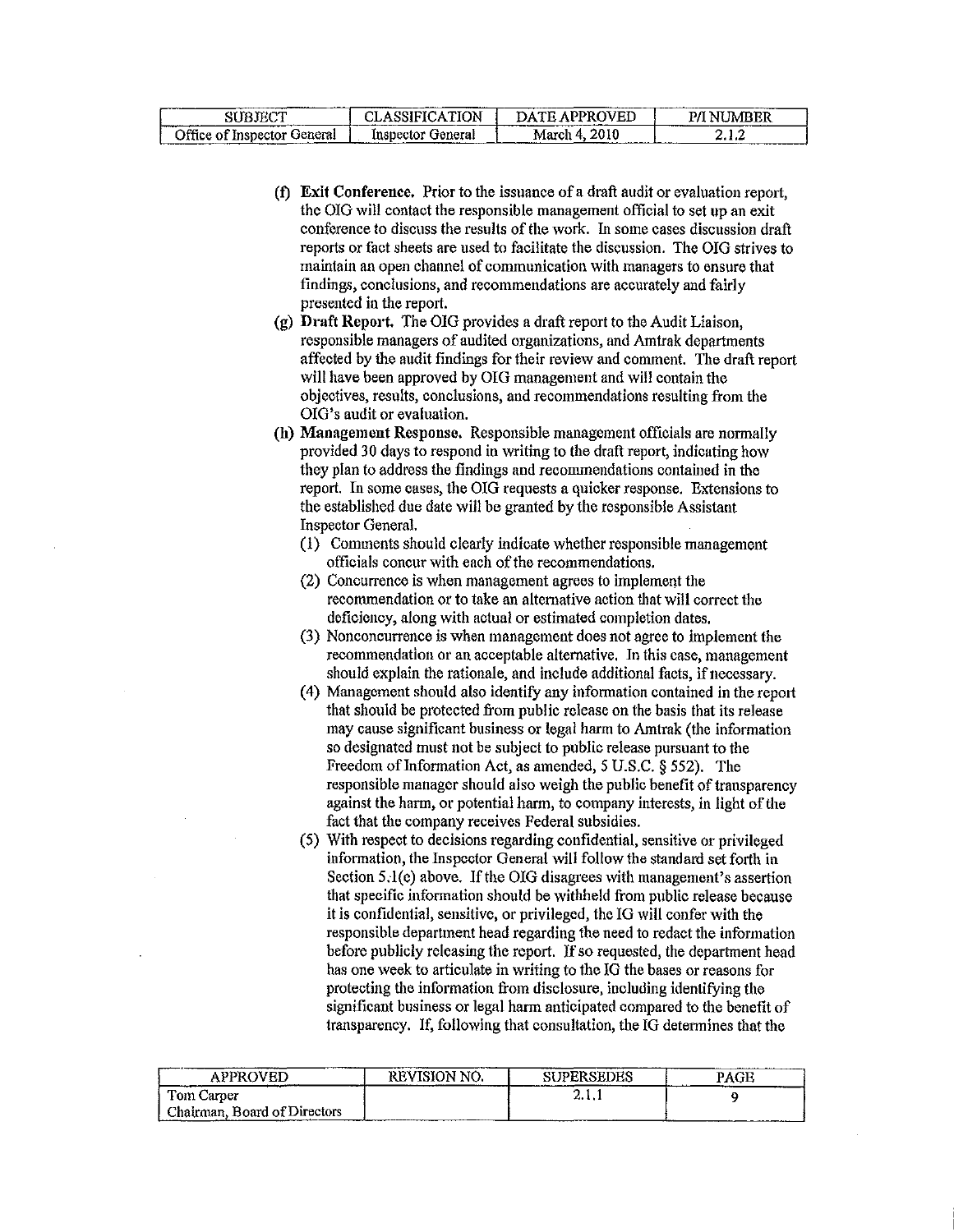| SUBJECT                     | CLASSIFICATION             | ----          | ------------ |
|-----------------------------|----------------------------|---------------|--------------|
|                             |                            | DATE APPROVED | NUMBER       |
| Office of Inspector General | Inspector General<br>----- | March 4, 2010 | 2. L.L       |

information should be publicly released, he will consult with the Chair before including such information in a publicly released report.

- (i) Final Report. The OIG will amend the draft report, as appropriate, based on management's response. The Inspector General makes final determinations about what information will be included in the issued report. The OIG also normally includes the entire management response, along with the OIG's analysis of the response in the final report.
- (j) Report Distribution. The OIG usually distributes audit and evaluation reports to the Chairman, other Board members, responsible management officials, and Congress. Final reports are normally public documents and are available on the OIG Web site.
- (k) Recommendation Follow-up. Amtrak managers are responsible for implementing OIG recommendations to the extent there is concurrence, and OIG staff and Amtrak's Audit Liaison monitor managers' actions to ensure that recommendations are implemented in a timely manner.

#### 7 .3 Audit and Evaluation Process Responsibilities,

- (a) Audit Liaison.
	- ( 1) The Audit Liaison is an individual, or individuals, designated by Amtrak management to perform the functions outlined in this section.
	- (2) Facilitates OIG audits and evaluations with Amtrak management. In this role, the liaison ensures that Amtrak managers are aware of OIG reviews and that OIG staff is provided with initial contacts to begin the review process.
	- (3) Coordinates entrance and exit conferences with appropriate Amtrak managers.
	- (4) Follows up with Amtrak managers to track the status of management actions to implement OIG recommendations,
	- (5) Ensures that management's response to draft reports is coordinated with affected departments, is approved by the head of the audited department or organization and is completed in a timely manner.
- (b) Inspector General Managers.
	- (I) Notifies responsible management officials of the intent to begin a review.
	- (2) Contacts responsible management officials and the audit liaison to schedule entrance conferences and exit conferences.
	- (3) Provides copies of draft reports to the Audit Liaison, responsible management officials of audited organizations, and Amtrak departments affected by audit findings.
	- ( 4) Reviews and evaluates management response to the draft report and, as appropriate, either revises the report or provides the OIG's analysis of the response in the final report.
	- (5) Grants extensions to the established due date for management comments.
	- (6) Distributes final reports to the Audit Liaison and the appropriate Amtrak departments, and makes further distribution to authorized committees and subcommittees of Congress and the public.

| APPROVED                     | <b>REVISION NO.</b> | <b>SUPERSEDES</b><br>-------- | PAGE |
|------------------------------|---------------------|-------------------------------|------|
| Tom Carper                   |                     | .                             | ιı   |
| Chairman, Board of Directors |                     |                               |      |